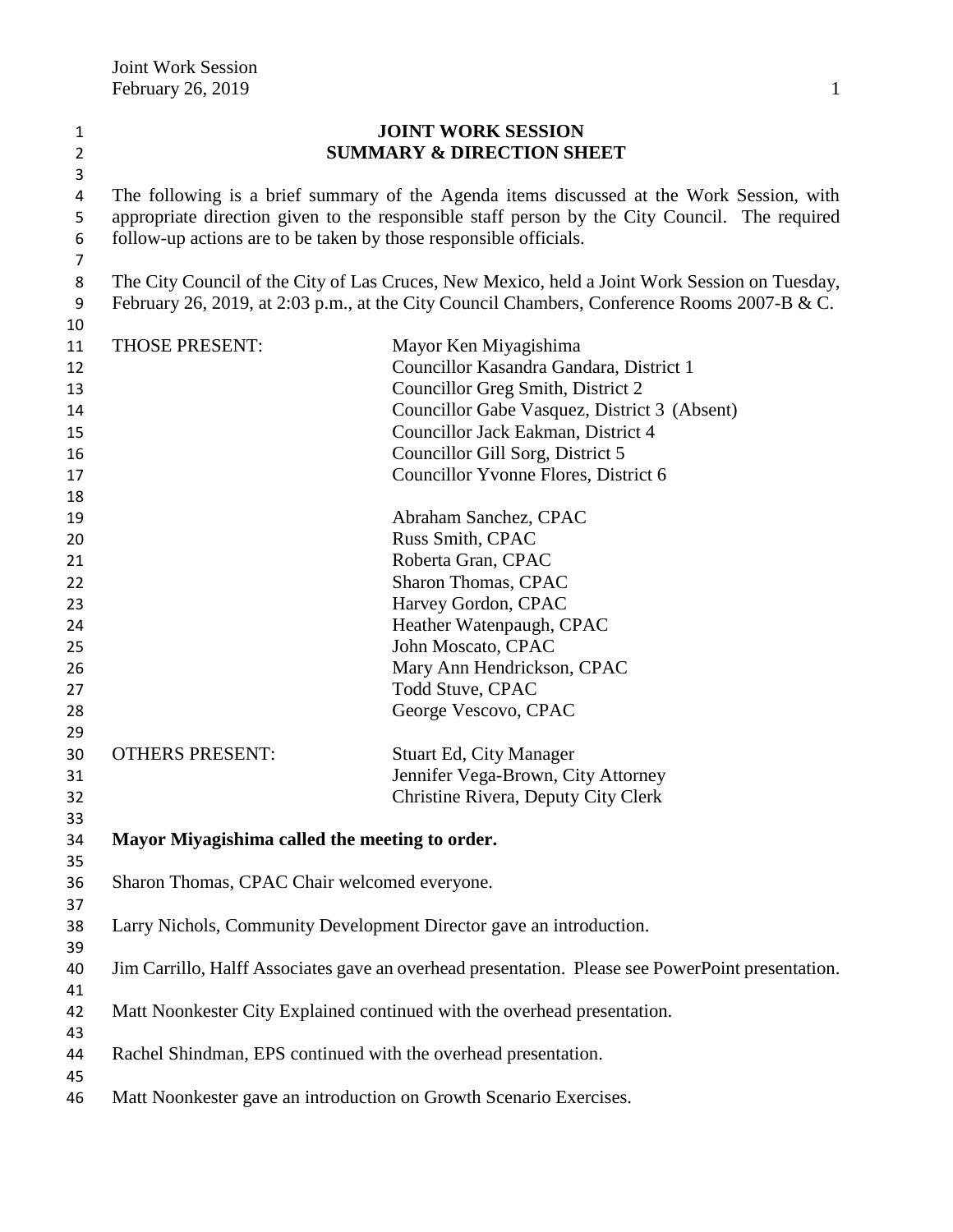Break out sessions for Growth Scenario Exercises were conducted. Please see attached notes from each table.

 Councilor Smith presented for Group 1. He said they went with the third choice because it provided us opportunities to look at things in the reality context as well as the idealized. We were looking at taking some of the areas where we want to have nodes of new commercial and radiating out from those. We're looking at the new city property across from Mountainview, looking at some of the development Mr. Moscato has been involved with Metro Verde, and then looking at some of the existing things going on. We also wanted to make sure we were connecting with transit and bike trails so that we have destination points and connecting pieces. We want to preserve agriculture. We were very strong about wanting to make sure we protected the arroyos. We have green spaces, connected infrastructure, and neighborhood housing areas. Near the arroyos we looked at some of these areas to intensify development and concentrate but also leave several areas natural. In the downtown area and historic areas, we're looking at historic preservation, new use, connecting the Amador Proximo with hike and bike trails, and transit. We want to consider the market realities and the steps involved, continue to look at infill opportunities, preserve some of the character of our community, especially adobe structures, and looking at multimodal connectivity.

 Councilor Eakman presented for Group 2. Looking at redistricting in 2020, we know mine and Councilor Gandara's districts are going to increase. We are excited about downtown, Amador Proximo, and East Lohman with 113 acres that the City brought from Albuquerque, which could be a second downtown area. We are looking at a lot of four-story development in downtown. We need a transit system out to the West Mesa and the Airport. We want to save trees and it should go into our planning. We are seeing growth towards the University. We have a natural grade going out towards US 70.

 Councilor Gandara continued for Group 2. She said we want to change use of downtown, maximum development, compact location, maximize mixed use, walkable communities and complete corridor, emphasize open space, improve access to parks, increase the number of trees, disconnect to industry in the West Mesa, improve access to job centers, different use of alleys, infrastructure invested within existing built neighborhoods, investment in inner moving outward, city commitment to redevelop investment tools, TIDD in the Amador Proximo and historic districts, redesign corridor infrastructure, transit to West Mesa area, to downtown, health centers, the mall, and East Mesa complete streets, parks, open space, improve and expand Apodaca Park, and improve infrastructure in the El Paseo area. We chose option 3.

 Sharon Thomas presented for Group 3. We talked about all the projects going on and started thinking about infill and corridor centers because we recognize that there is going to be other growth. We talked about the area where the City was doing planning with the State Land Office. We saw this as remaining protected. We talked about bringing in the space around the high school because you can't walk to it or bike to it. This land belongs to BLM and we had some

conversations to get the State Land Office to trade with BLM, so it would be owned by the State

Land Office. We also looked at cluster development, open space, and trails to get to this school.

46 Along University, there's the Aggie Uptown and that's not part of the City yet but that is something